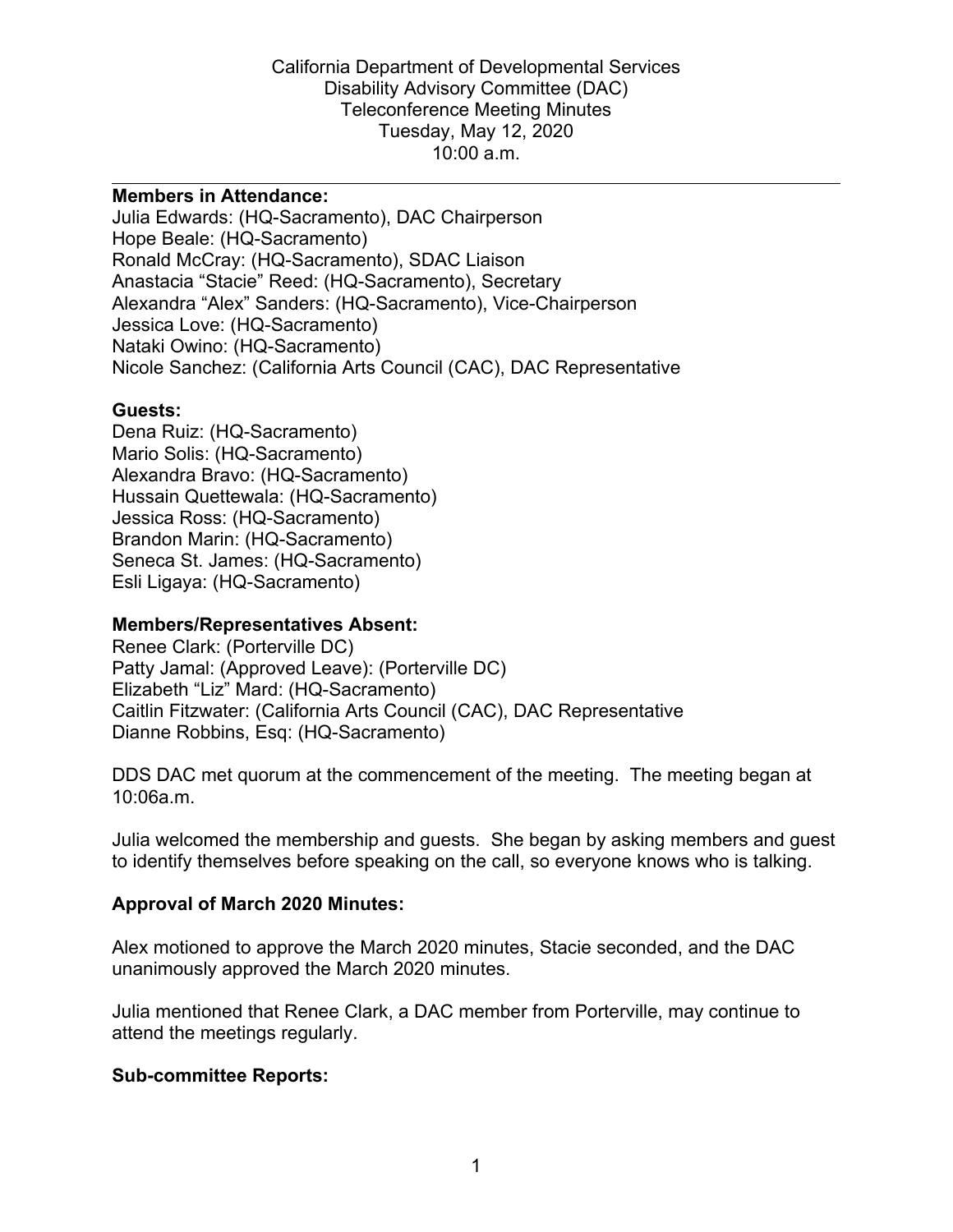### • **Speakers and Trainings Subcommittee:**

• Plans to explore a speaking engagement for DDS employees, featuring Dr. Nadine Burke-Harris, Office of the California Surgeon General, are currently on-hold due to COVID-19 restrictions. Julia described Dr. Burke-Harris as a pioneer in Trauma Informed Care, her work with the ACES project, and the correlation of traumatic childhood with troubled adulthood. DAC is still interested in having Dr. Burke-Harris as a guest speaker. Julia mentioned that OHRAS is assisting on the approval for this speaking engagement through the Director's office.

- Mario explained that Nancy Bargmann may have some questions about this activity, but he has not received any information from the Director's Office. He will follow-up with Carla Castaneda.
- Mario informed the membership that John Doyle is transitioning out of his role in the Director's Office, and his replacement is Carla Castaneda. Carla comes from the Department of Finance, and she is currently wrapping up budget work with her old agency. Mario indicated he would update her on the current unfinished DAC business in the Director's Office.
- Julia asked the membership and guests if they have watched the Russ Harris video that was sent out with the agenda. Dr. Harris, an Australian psychotherapist, talks about normalizing feelings during traumatic circumstances, such as trauma caused by the Pandemic
- Julia provided an example of the type of stressors and situations that have arisen out of COVID-19 restrictions, such as the change to virtual communications and interactions. Faceless and voiceless communication can lead to a lot of misunderstandings and negative feelings. Julia suggested that the DAC should be sharing resources with the Department staff that talks about such stressors.
- Jessica Ross stated she thought the Harris video was a good example of resources that can be shared with the Department. Alex replied that J.J. Hernandez is currently sharing similar resources with Department staff.
- Julia will email the Trauma-informed Oregon materials to the members and request a vote before reaching out to the organization to post the materials on the DDS DAC homepage.
- Alex indicated that she would schedule a subcommittee meeting to discuss trainings.

# **CHP-CDSS Fair Teleconference**: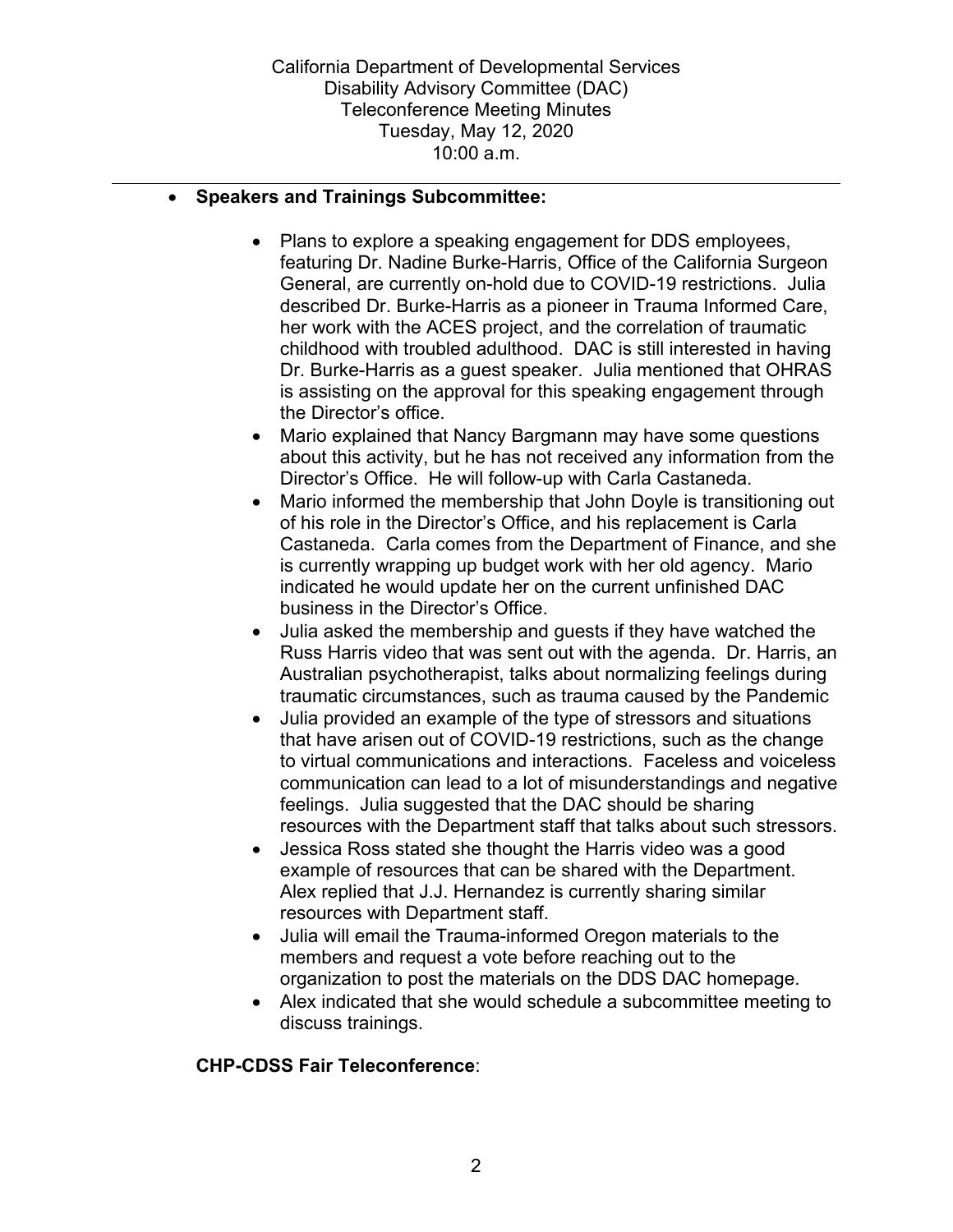• Stacie Reed shared information she received from Sean Coyle, the CHP-CDSS DAC chair regarding the Disability Fair in August 2020. Sean indicated that a plan for continuing with the fair, has not been determined due to COVID-19; however, a teleconference is being organized and an email invite will be sent out to all fair participants. Date invite email is undetermined.

# **DAC Recruitment and Renewals**

- Dena Ruiz indicated that she checked the DAC box in the Directors Office and it appears that the Membership applications have not been reviewed and signed yet.
- Julia acknowledged the dedication of the DAC guests who are on the verge of becoming members.

### **Signage and Logo Subcommittee**:

• On hold due to COVID-19.

### **ADA Taskforce Subcommittee**

- Alex and Jessica Ross attended the last building meeting. Alex indicated that building manager stated that the broken front door on the  $9<sup>th</sup>$  Street side of the building is awaiting a part and will be fixed once the part comes in.
- Ron McCray said it would probably be prudent to be extra careful to wear gloves while the broken 9<sup>th</sup> Street door is out of order. He also remarked how empty downtown is right now and how the parking situation is wide open.
- Julia asked what the building management plans to do to sanitize the building after everyone returns to work
- Alex indicated that the next Building Manager meeting is on Thursday, May 21, 2020, and more information is likely to be presented during that time.

#### **DDS DAC Homepage Subcommittee**

- Hussain Quettewala indicated that he will have more information at the next DAC meeting.
- Julia suggested a meeting be scheduled to have a talk about the homepage as it has been quite a while since the last meeting and for a meeting to be scheduled soon to discuss its progress.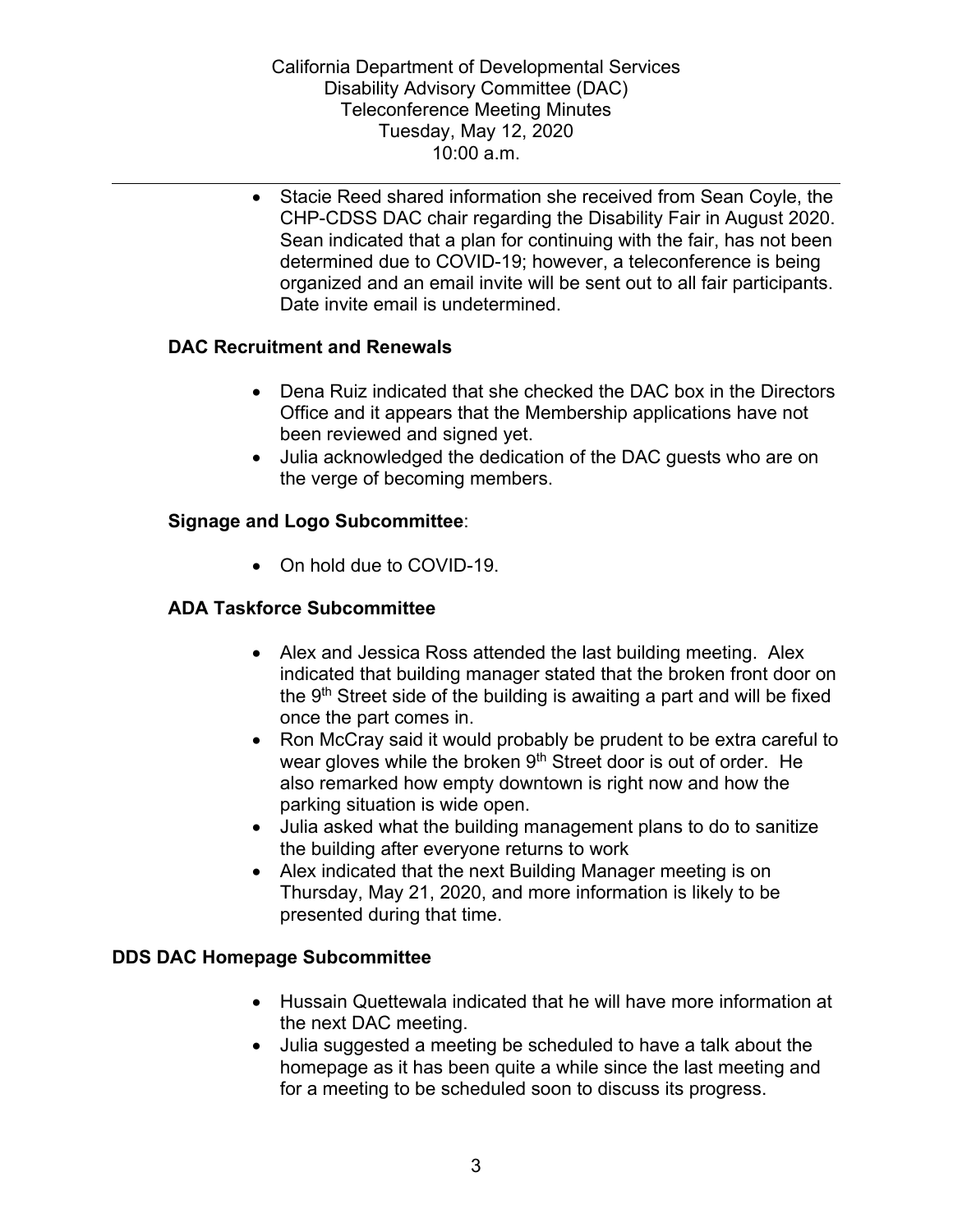### **Annual By-Law Review Subcommittee:**

• Julia asked the subcommittee members for an update on the status of the By-Laws. OHRAS indicated that the documents were sent back to DAC Executives on March 23, 2020. Alex indicated that she would get the documents and review the changes again.

• A special review amongst the membership should be the next round of review for the draft By-Laws. After the members review the document, it should be sent to Dianne Robbins for review and feedback.

### **DDS CAC DAC Charter Subcommittee:**

- Julia provided history of relationship between DDS DAC and the California Arts Council for the guests and new membership.
- Nicole indicated that the review of the draft charter has slowed down as the reviewing manager left the agency and has not been replaced. Nicole indicated that she will address the question of the CAC starting their own DAC with the CAC's Director. Action Item: CAC to continue to provide status on charter.

#### **Announcements**

The DAC had nothing to report at this time.

# **Old Business**

• The DAC had nothing to report at this time.

#### **New Business**

#### **DAC Membership Survey**

• Julia mentioned, in the past, that the DAC has conducted anonymous surveys to determine if the membership composition meets the SDAC's membership criteria provided by the SDAC. Julia also mentioned that the SDAC has not enforced their membership criteria as the SDAC realizes the struggle is real to recruitment and keep members. DDS DAC can hold off on completing the DAC membership survey until the new DAC applicants have been approved for membership.